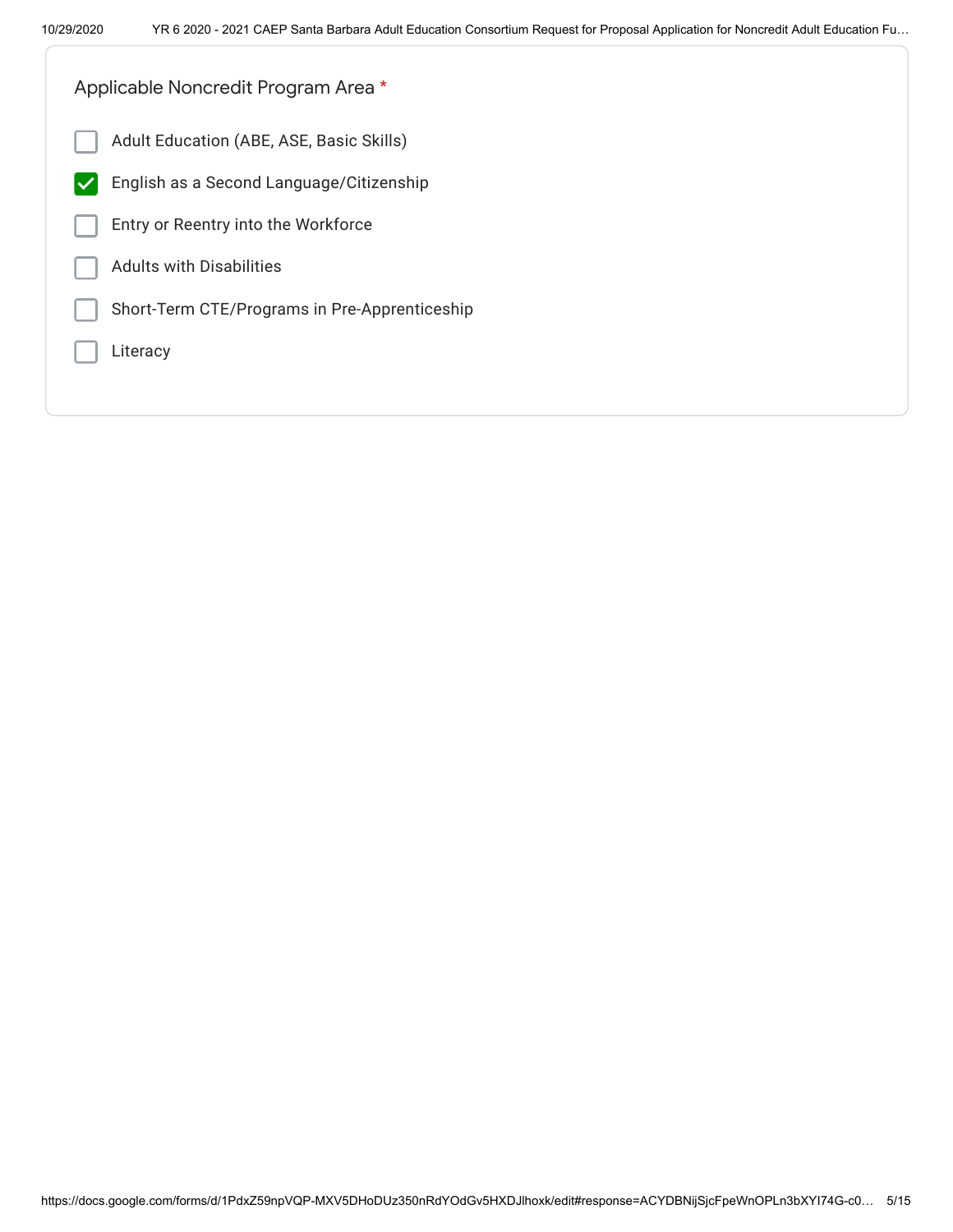1. Executive Summary: Please provide an executive summary of your proposed plan (to include overarching goals and outcomes) to create new programs or expand existing programs in one of the areas identified above. \*

The Santa Barbara City College (SBCC) School of Extended Learning noncredit English as a Second Language (ESL) program aims to help adult immigrants and English Language Learners (ELLs) develop multiliteracy skills in their efforts to obtain a family-sustaining job, matriculate to post-secondary or career technical education, support children in school, and become productive members of society.

For this grant cycle, the program's overarching objectives are

1) to increase students' attendance and persistence rates even in the remote and digital learning environment,

2) to continue to increase the number of students who receive the state-recognized ESL certificates of competency, achieve CASAS learning gains, and accomplish their educational goals (including transitioning to the other noncredit programs such as the Career Skills Institute, GED as well as the SBCC Credit Courses (CTE included) through the use of the enrollment structures created by SB554- Dual Enrollment for Adult learners is Adult Secondary and high school equivalency programs)

3) to achieve robust enrollment by implementing targeted marketing and outreach strategies to reach more community members, especially the low-skilled and low-wage workers whose job security might be threatened by the pandemic. Special efforts will be made to improve the learning outcomes of the students with lower language proficiency levels. At the onset of COVID-19 and the stay at home order, the overall attendance rate of this group dropped by 30-40 %. Our goal is to improve our support systems to meet the needs of lower-level students.

In order to achieve the above goals, the noncredit ESL program will:

Train instructors and staff to apply strategies for success for all learners through equity. The strategies include culturally responsive teaching and learning and the pedagogy of multiliteracies that recognizes linguistic diversity and multimodal forms of communication influenced by the advancement of technology. These training workshops will accompany the distance education training that we received funding through our emergency request.

Enhance the enrollment and technology support efforts to meet the needs of the students Collect and monitor quantitative data on learning gains through CASAS remote eTesting.

Streamline our data capturing methods through the use of Banner, SBCC's student information system, and TOPSPro, the Workforce Innovation and Opportunity Act (WIOA) Title II accountability tool, to collect student attendance, persistence, and course completion data. The data will be used to enhance adult learner motivation and outcomes through data-informed instruction.

Continue to raise awareness of the certificate and digital badging processes to incentivize course and certificate completion

Coordinate with the SBCC student support services and strengthen our cross-agency partnerships to offer better wraparound services including childcare, housing, food security, financial support, physical and mental health support, academic and career counseling.

Develop and implement marketing and outreach plans that target the non-digital-native adult immigrant population in our area. This includes developing and disseminating the program information through the print schedule, snail mail, radio, and TV in multiple languages: English, Spanish, and in some cases, Chinese to reflect our current student population.

The intended outcomes are: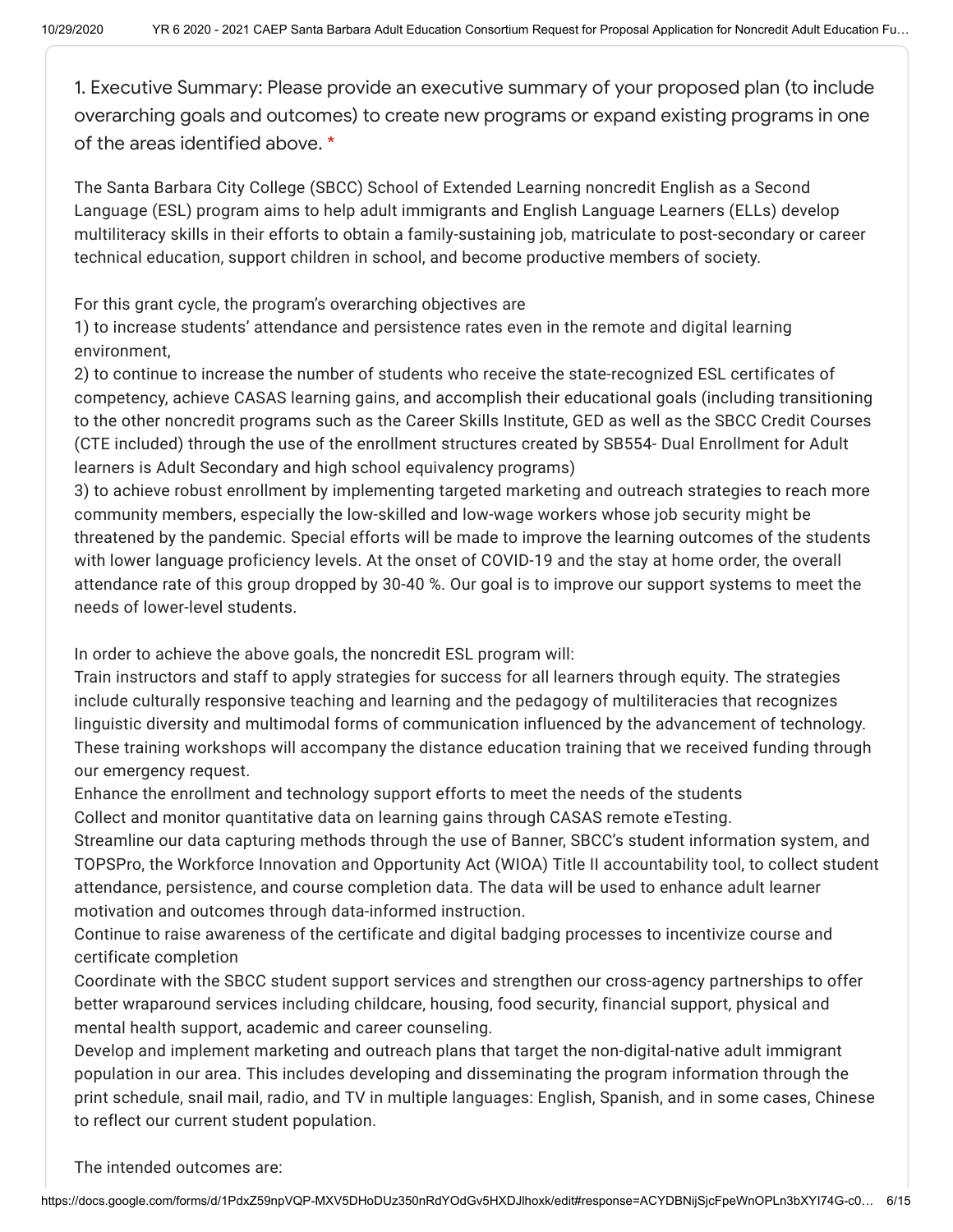10/29/2020 YR 6 2020 - 2021 CAEP Santa Barbara Adult Education Consortium Request for Proposal Application for Noncredit Adult Education Fu…

Improved student attendance and certificate completion rates Student data collection and reporting even through remote operations Increased number of learners enrolled in the noncredit ESL classes

2. Integration: Please explain how your proposed program integrates adult education programs at SBCC and creates a transition to credit/transfer educational programs or creates a transition to the workforce (including, but not limited to, internships, jobs, pre-apprenticeships, and selfemployment). \*

Accurate assessment and attendance data collection and analysis are crucial to improving our services and practices in order to help students stay on their career or academic paths

By offering strategies for success for all students through equity, culturally responsive teaching and learning and the pedagogy of multiliteracies, we aim to improve all students' timely achievement of their career and academic goals

By collaborating with the student support services and other community organizations, the noncredit ESL program can help streamline the intake, support, and matriculation processes to enhance learner persistence and goal attainment

The development and enhancement of marketing and outreach materials in print, radio and TV in multiple languages will help reach the low skilled adult population in our community and help them get on the path to achieving their educational and career goals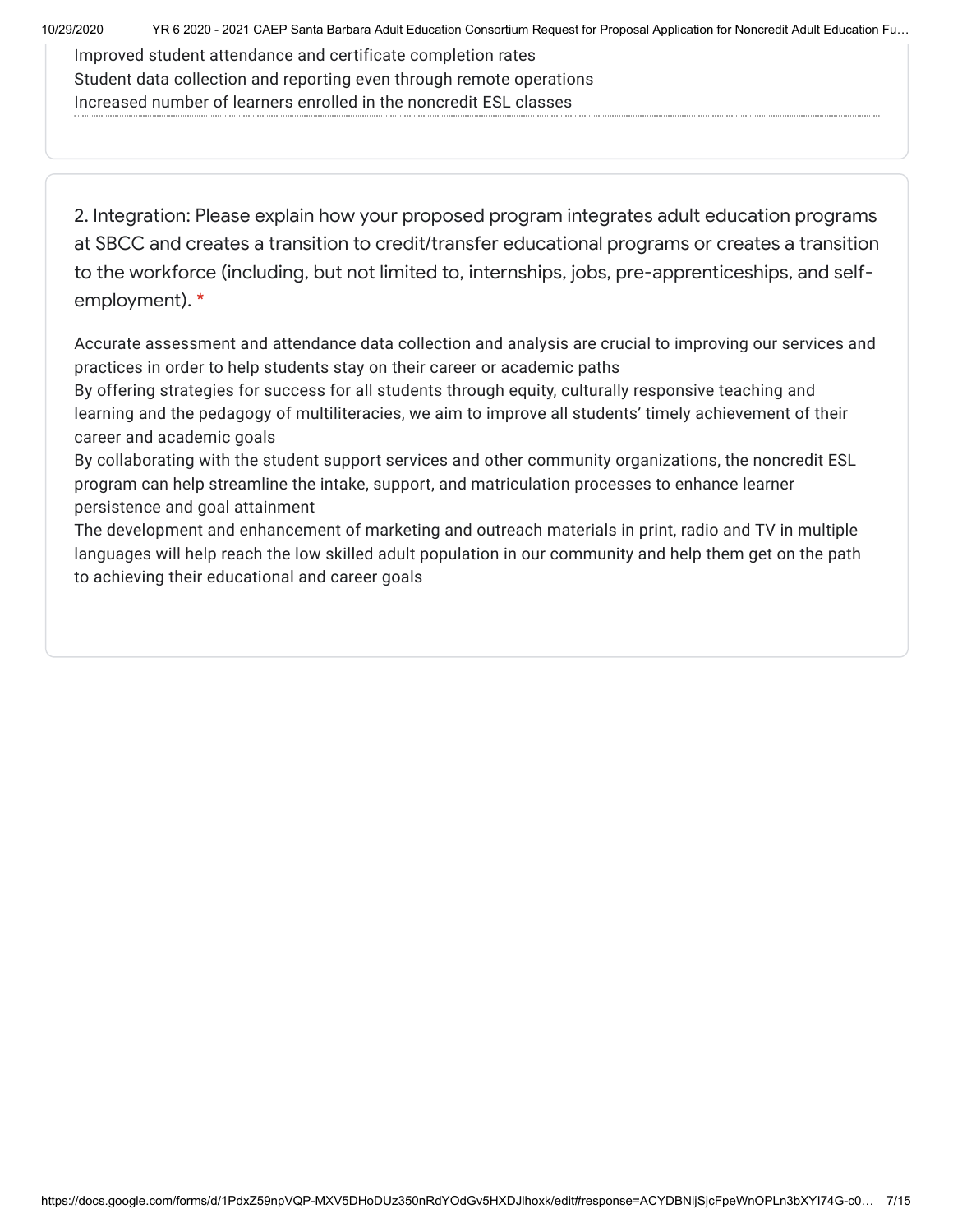3. Justification: Please justify the need of your proposed program and include research, labor market information, employer feedback, student surveys, or other relevant information and describe how funding will further your objectives. For programs that have previously received funding, please justify the need, include students served, and provide a status report on your existing award(s) and remaining balance(s). \*

Our goal is to see lower-level students persist in our program and achieve their goals even in an online environment. While the noncredit ESL program has made a significant impact on the adult immigrant population in the past few years, the digital divide and equity gap that exists in our community became more apparent through the current world-wide COVID-19 crisis. When our ESL program moved all instruction online for the first time in the college's history, we saw the achievement gap widen between our lower-level students and higher-level students. Low English skills are found to correlate with lower income. Most of our students belong to the population that is disproportionately impacted by the pandemic. Approximately 85 % or our noncredit ESL students are Latinx and 10 % Asian. Many of our students were reported to have lost their jobs as they work in the service industries that had to stop operation or had to work overtime as they are essential workers who are in healthcare or agriculture. All of these facts impacted our students' lives and their persistence.

Bringing back the low skilled and low wage immigrant workers to our program is crucial during and post COVID-19. The social distancing requirements and stay-at-home orders are accelerating the dedensification of cities and workforce automation (Autor & Reynolds, 2020). Employment in the service industries (i.e., food service, cleaning, health aides, transportation, maintenance, and repair) might not be as readily available post COVID (Autor & Reynolds, 2020). As adult educators, we have the responsibility to provide opportunities for preparation for family-sustaining jobs and economic independence.

For more equitable access to our courses, with this year's finding, we will be providing enhanced access to instructional and technical support to students who need them. We will also be implementing new online instructor training that focuses on multiliteracies, culturally responsive teaching in online learning environments. Most middle-skill jobs today require some digital skills, and the adult immigrant population must be supported in acquiring digital literacy skills along with other literacy skills. Adult ESL learners deserve access to high-quality distance education in order to achieve their learning goals, to transfer to credit courses, and to be successful in their career.

The noncredit ESL program was awarded \$74,100 in year 4 (2018-19). The program currently has 28 % of the funds remaining to complete the proposed year 4 activities. We have planned professional activities in late September and early October, and this will be expended.

In addition, the noncredit ESL program was awarded \$70,000 in year 5 (2019-20) and an additional \$20,000 through the Emergency Funding in Response to COVID-19. We began working on our Year 5 and emergency funding objectives and approximately 10 % was expended.

To accomplish our year 5 goals, the noncredit ESL program implemented the World Cup of Achievement campaign to increase the number of certificate completers in the Spring of 2019. During the last academic year, the ESL students were awarded record-breaking 240 certificates, five times more than the last year. The ESL program is in the process of designing and issuing digital badges that correlate with the stateapproved certificates of competency.

We have hired an additional hourly staff member to support the enrollment and outreach process. The faculty members have completed initial training on distance education and curriculum modification. The effort has already started to show results. This fall, all three sections of our evening beginning level classes are full. We are discussing adding an extra section for the second half of the semester.

With our year 4 funding, the noncredit ESL program successfully implemented CASAS eTesting program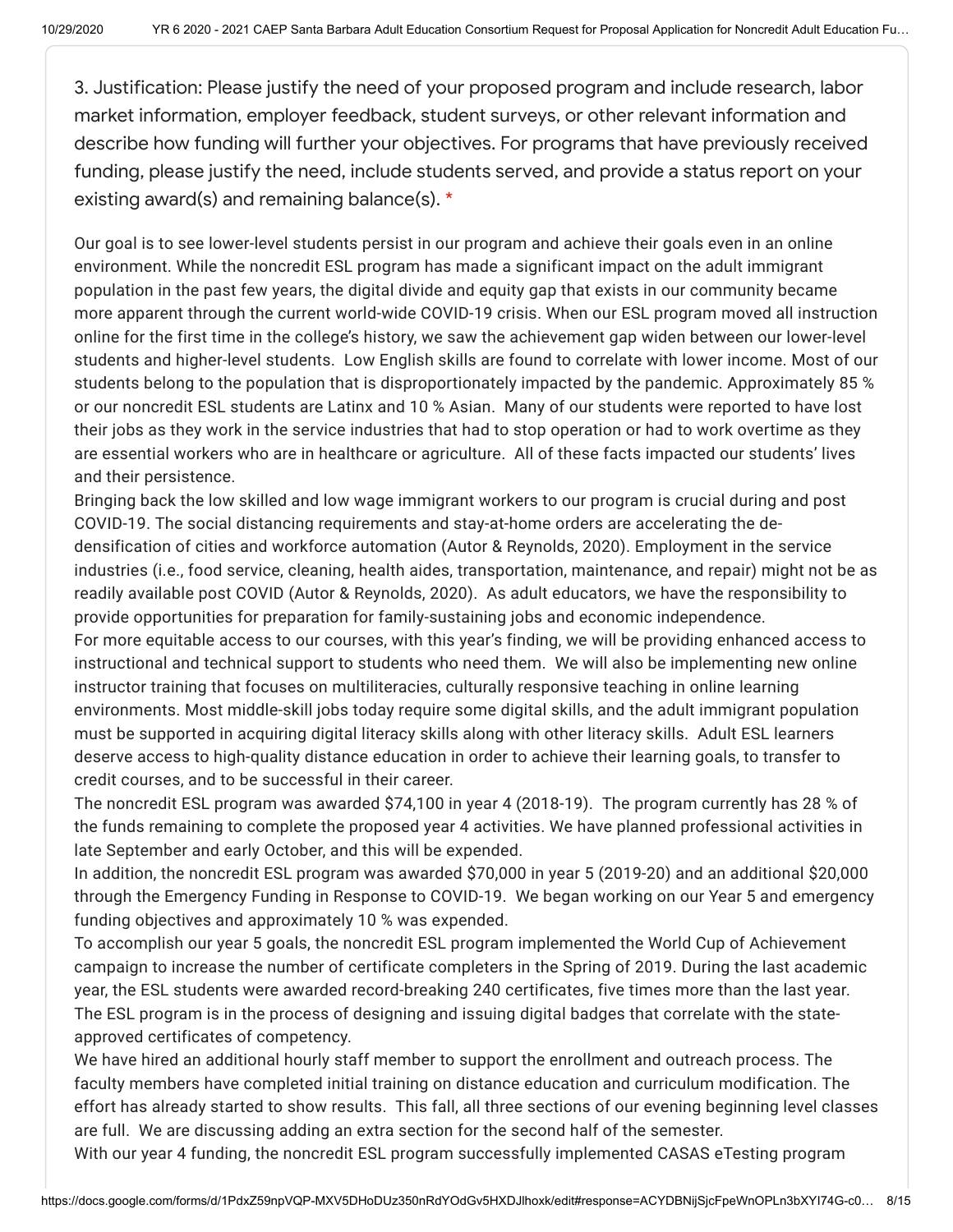10/29/2020 YR 6 2020 - 2021 CAEP Santa Barbara Adult Education Consortium Request for Proposal Application for Noncredit Adult Education Fu…

(Year 4 Objective 5). This year, the Noncredit ESL program will administer CASAS remote eTesting in order to keep track of student learning gains during the COVID induced distance learning period. This method is more labor-intensive as one staff member can only test 1 -5 students at a time depending on what device students use to access our classes. Our hope is to increase the number of CASAS proctors who can support this initiative.

After many years of trial and error, the noncredit ESL program was finally successful in streamlining the data reporting process. We are now able to extract our student data through the college's student information system and import it into TOPSPro for more accurate data reporting.

As you can see, we have a proven track record of successful implementation of CAEP initiatives and objectives. The noncredit ESL program aims to enhance our operations and expand on our past achievements with the support of the consortium this year.

Reference:

Autor, D., and Reynolds, E. (2020). The Nature of Work after the COVID Crisis: Too Few Low-Wage Jobs. The Hamilton Project

4. Outreach & Marketing: Please describe your plans to conduct outreach and marketing to reach your target population and increase enrollments. \*

The noncredit ESL program will work with the incoming Vice President of the School of Extended Learning, the SBCC Public Affairs and Communications department, Juliana Minsky, our marketing consultant, and the SBAE consortium members, as well as the student, faculty and community representatives in order to determine the needs and effective methods of outreach and marketing of our program.

In Year 6, the noncredit ESL program will utilize our print schedule, radio and TV ads, and other translated materials as our main tools to enhance our efforts to reach the low-skilled adults who are non-digital natives.

The noncredit ESL program will also target the two zip code areas: 93101 and 90117 in our marketing and outreach efforts. According to the consortium's 3-year plan, the above areas have "the highest populations of potential ESL students-adults who speak English less than very well (p.13)." In addition, we will increase our marketing efforts in Carpinteria.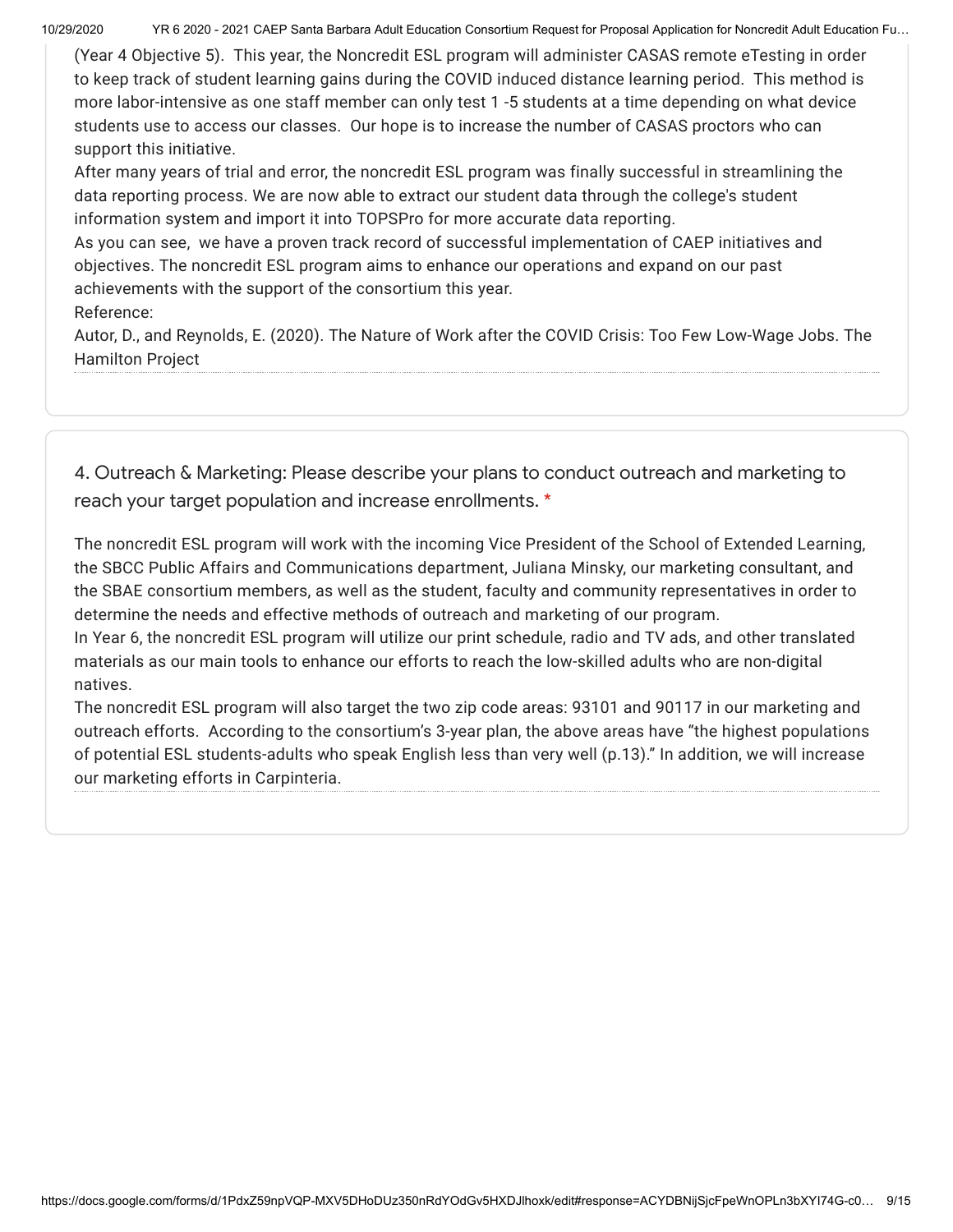5. Partnerships: Please provide 2-3 prospective CAEP Programs or Partners you plan to work with to maximize student and client participation and describe your prospective collaborative efforts; either with current CAEP programs and/or other external community entities. \*

SBCC Student Services- referrals to wraparound services, career and academic counseling, and development of abbreviated education plans

SBCC Adult High School/GED/Bilingual GED- Student transfer

SBCC Career Skills Institute- Student transfer

SBCC Guided Pathways, EOPS, DSPS- specialized support, and student matriculation

Santa Barbara Workforce One-Stop operator-Referrals, Collaboration through the WIOA Title I and Title II initiatives

EqualiTech- referrals, digital literacy curriculum, and K12 connection

Public Libraries- referrals and possible curriculum alignment and articulation

K12 Schools- outreach, referrals, collaboration for family engagement, and family literacy development- We continue to work with the Goleta Union School district and Carpinteria School district/Carpinteria Children's project to distribute our program flyers through Parent Square and work with the Santa Barbara School district through their PEAC program

6. SBCC Noncredit Student Support Services: Provide your plans to integrate SBCC Noncredit Student Support Services in order to assist students in obtaining abbreviated educational plans. \*

The noncredit ESL program will be working closely with the Student Support Services advisors and staff to plan and coordinate community outreach, class visits, student orientation, abbreviated Ed plan development, follow up, and data reporting.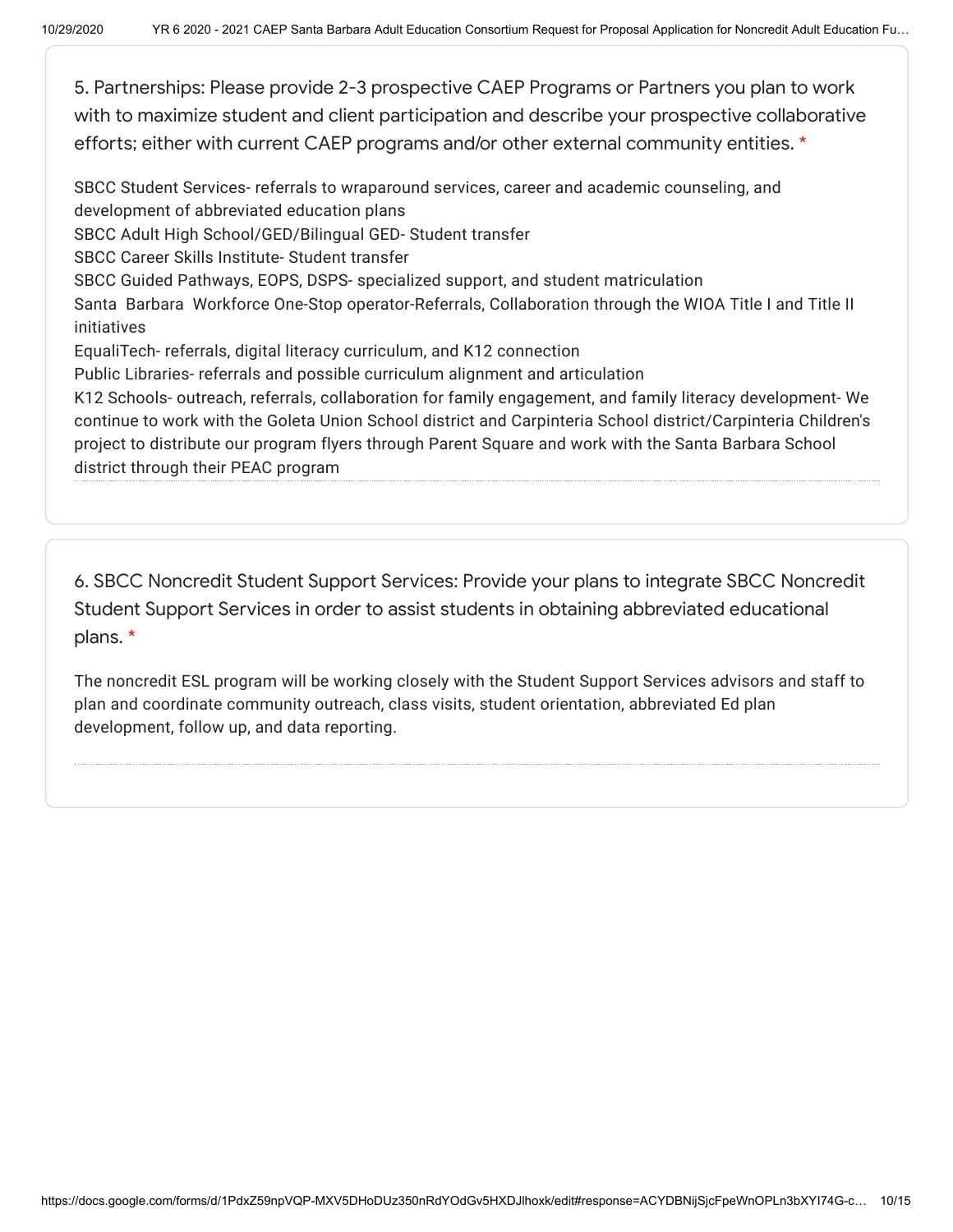7. Alignment: Please describe how your program is in alignment and furthers the Consortium's goals and objectives as stated above. \*

The School of Extended Learning noncredit ESL program is one of the existing SBCC programs that are aligned with the statewide CAPE initiatives "(2) Programs for immigrants eligible for educational services in citizenship, English as a second language, and workforce preparation" and listed as one of the selected educational programs as part of the Consortium's focus for the 2020-2021 cycle: "(4) Noncredit English as a Second Language." In addition, all of the proposed activities and goals align with the newly added statewide CAEP goals and initiatives #8-10: COVID-19 response, Budget Reductions and Systemic Racial Injustices.

Furthermore, the noncredit ESL program's goals and objectives align with the Santa Barbara Adult Education Consortium's three-year plan key performance indicators: "Increase in enrollment and hours attending in the ESL program resulting in higher FTES. Increase certificate completion rates in ESL. Increase in supportive programming to reach more community members." All of the Noncredit ESL program's plans above aim to "improve Student Learning and Achievement Goals focused on the needs of adult learners, and to assist in their transfer acceleration and career success (consortium's overarching 3-year plan goal #2). The ESL program's plans #3, #4, and #6 address the consortium's overarching 3-year plan goal #5: "develop a comprehensive data collection and accountability infrastructure for all programs and services funded by the consortium and to encourage cross-pollination with each other and Statewide initiatives." The ESL plan # 7 directly correlates with the consortium's overarching 3-year plan goal # 4: "provide awareness of educational offerings and training options available through a robust local marketing campaign."

Finally, the noncredit ESL programs proposals align with all nine of the Santa Barbara Adult Education Consortium's primary goals for upcoming the 2020‐2021 including building pathways to credit, AB 705 support, noncredit data collection, partnership with the local Workforce One-Stop operator, cross-pollination with WIOA, and Guided Pathways, professional development for distance learning, addressing systemic racial injustices, and collaboration with the local workforce.

8. Leveraging Funds : Please describe what other funding sources, and the percentage of those funding sources, will be used to support your CAEP proposed program. \*

SBCC General Funds- Unrestricted: \$ 806,329,02- 11 % reduction compared to 2019-2020, (73 %) The Workforce Innovation and Opportunity Act funds: TBD \$ 200,000 (18 %) CAEP Year 5 and Emergency Funds: \$90,000 (8 %) The Lottery Funds: \$ 3500 (less than 1 %)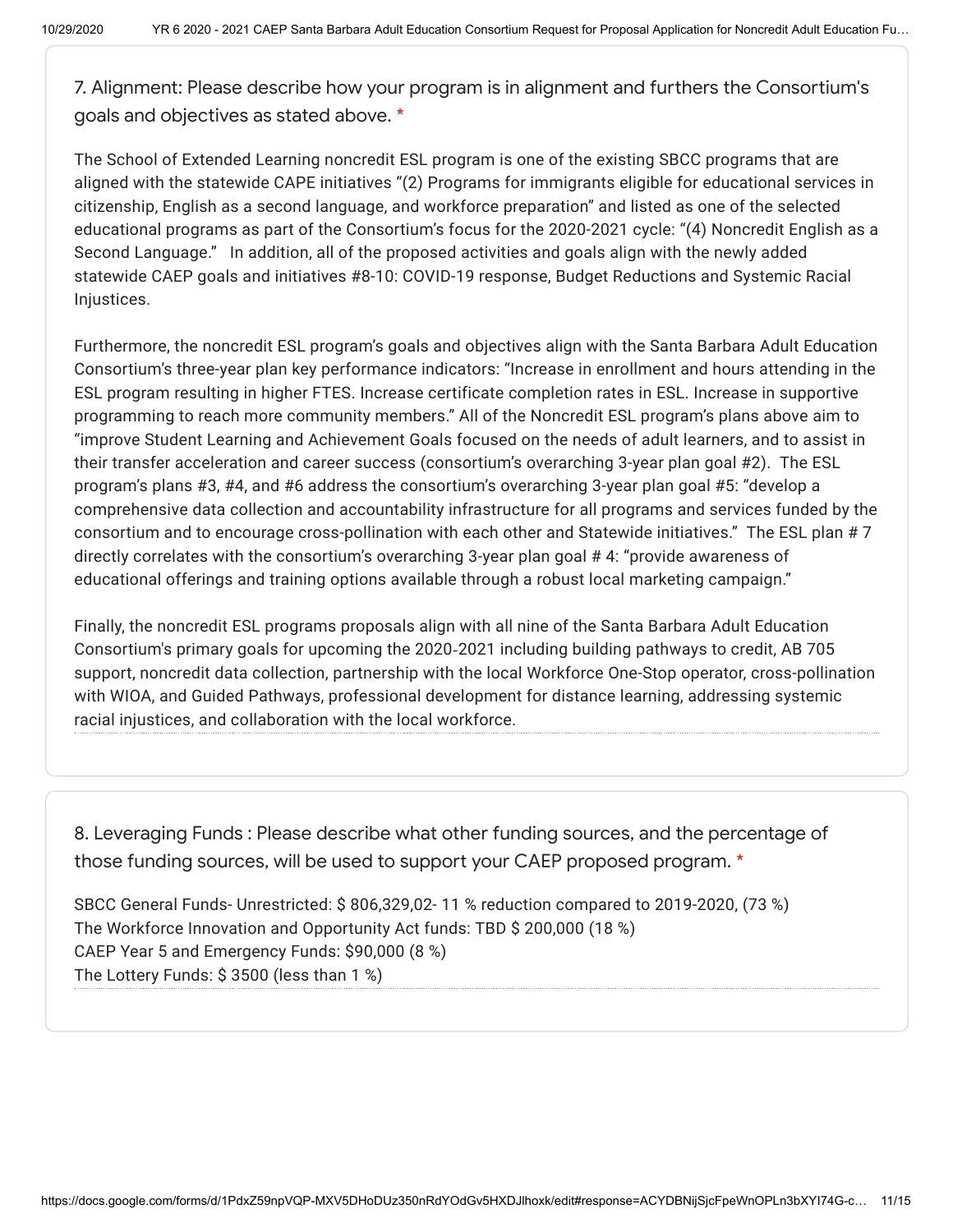9. Diversity, Inclusion, and Equity: Please describe how your program will create a diverse, inclusive, and equitable educational experience for adult learners. Please identify strategies in which your program plans to address racial inequality and professional development support for instructors and staff. \*

The noncredit ESL program will offer professional development activities to instructors and staff to apply strategies for success for all learners through equity. The strategies include culturally responsive teaching and learning and the pedagogy of multiliteracies that recognizes linguistic diversity and multimodal forms of communication influenced by the advancement of technology.

To ensure equitable access to all learners, the noncredit ESL program will offer enrollment and technology support to students who need it. Furthermore, the ESL program will coordinate with the SBCC student support services and strengthen our cross-agency partnerships to offer better wraparound services including childcare, housing, food security, financial support, physical and mental health support, academic and career counseling to all students. We will also put extra effort into ensuring that our program information reaches the population with low literacy and low technology access. We will use simple language, translation, and varied media such as print and radio to make sure that the immigrant community is aware of our tuition-free courses and all the resources we provide including free Chromebook and internet access.

10. Potential Budget Reductions: Please describe what specific programming needs and/or services your program would reduce or eliminate should the CAEP grant budget be reduced (range 10-25% at any point during the grant cycle). Please note that final budget reductions would be determined by the Santa Barbara Adult Education Consortium based on the Consortium's priorities and goals. \*

The noncredit ESL program will prioritize the adult immigrants' equitable access to education, student learning, and incorporation of effective strategies for distance learning. If necessary, we would reduce the allocation for the CASAS remote testing and/or marketing activities.

# 6. Activity Chart \*

Please use the Activity Chart provided in the link under the instructions and email to [sbaebg@gmail.com.](mailto:sbaebg@gmail.com) The Activity Chart should outline your program's specific objectives and activities, along with a timeline for completion, the person/agency responsible, outcomes and data capture methods. Please attach additional pages if necessary.

I certify that the Activity Chart has been completed and emailed to **shaebg@gmail.com**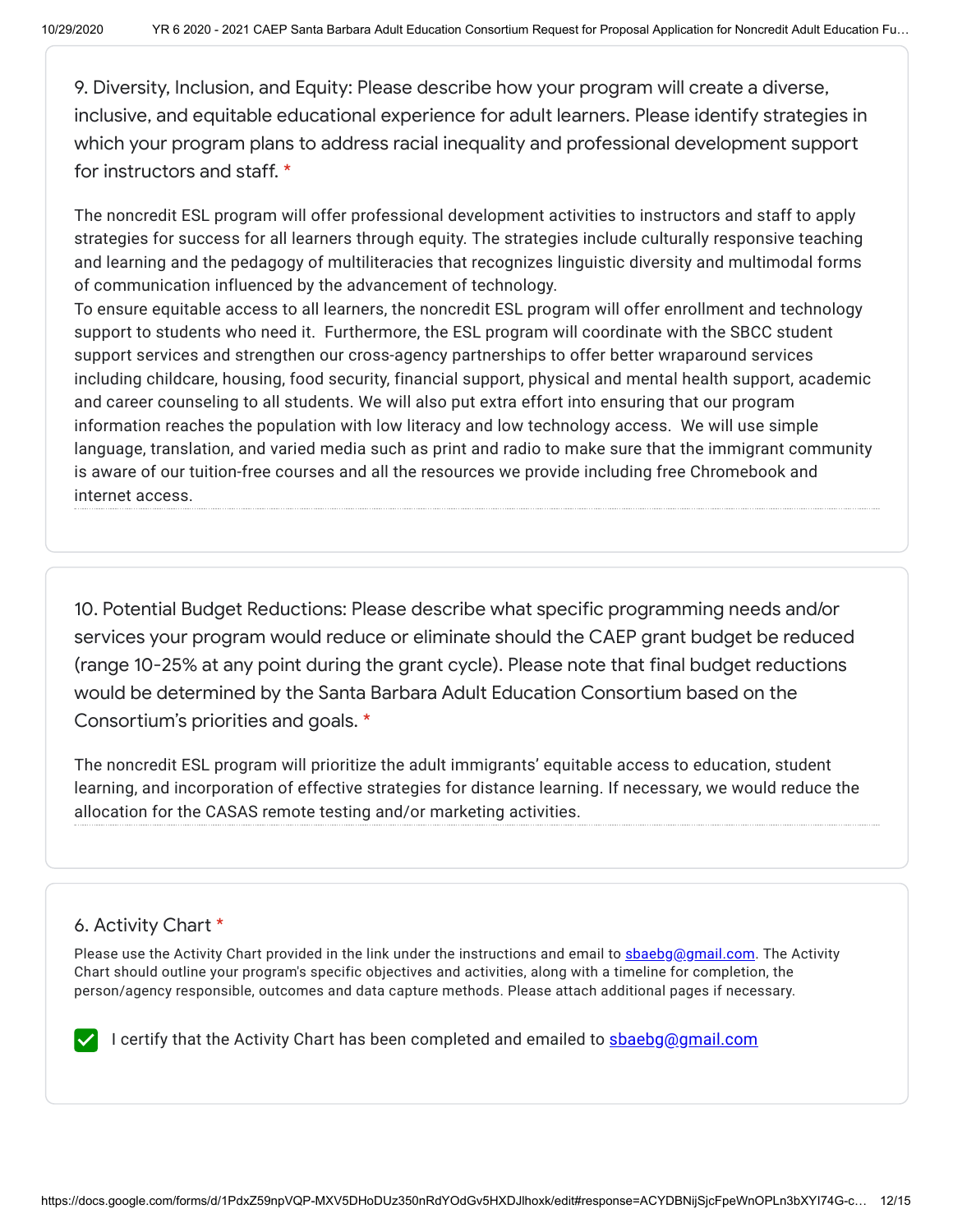## Total Budget Requested \*

#### \$101,250

### 1000 (Instructional Salaries) \*

Total dollars requesting for INSTRUCTIONAL PERSONNEL (include 25% for BENEFITS in 3000 section below)

\$5,000.00

1000 Detail \*

Please provide a detailed budget for this category.

Professional Development for Faculty- Distance Education, Success for All Learners through Equityculturally responsive teaching and learning and the pedagogy of multiliteracies, and data-informed instruction

### 2000 (Noninstructional Salaries) \*

Total dollars requesting for PERSONNEL (include 25% for BENEFITS in 3000 section below)

\$40,000.00

2000 Detail \*

Please provide a detailed budget for this category.

Fund staff activities to enhance enrollment through outreach and support, to provide technology and instructional support, to collect and monitor quantitative data on learning gains through CASAS remote eTesting, and to streamline our data capturing methods.

### 3000 (Benefits from 1000 and 2000 categories) \*

Total dollars requesting for BENEFITS . The average benefit rate is 25%.

\$11,250.00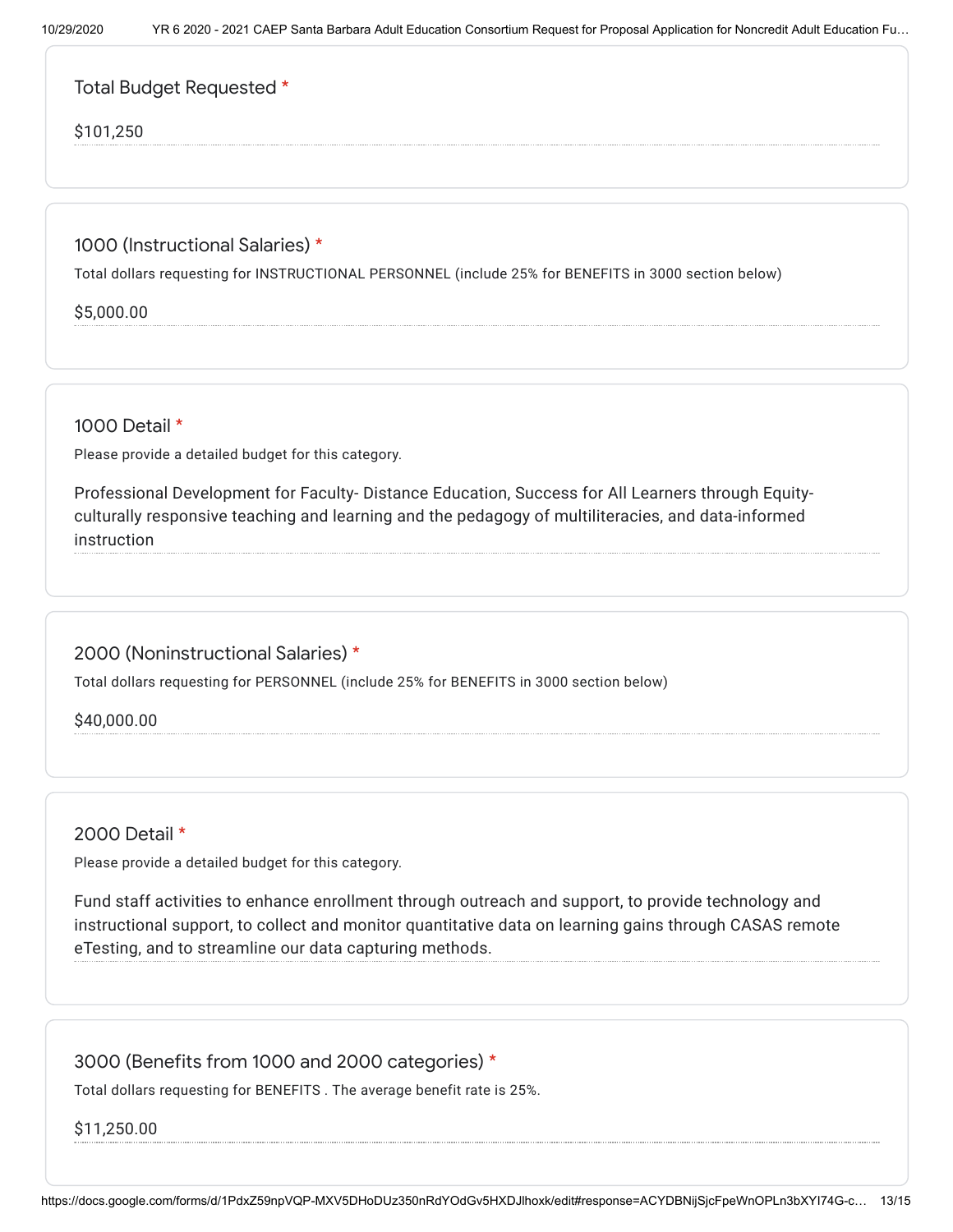#### 4000 \*

Total dollars requesting for INSTRUCTIONAL SUPPLIES and NON-INSTRUCTIONAL SUPPLIES and Computer Software (not Hardware).

### \$5,000.00

4000 Detail \*

Please provide a detailed budget for this category.

Instructional supplies and software licenses

#### 5000 \*

Total dollars requesting for CONSULTANTS, MEETINGS, PROFESSIONAL DEVELOPMENT

\$40,000.00

5000 Detail \* Please provide a detailed budget for this category.

Marketing and Consultants

#### 6000 \*

Total dollars requesting for CAPITAL OUTLAY (Computer Hardware)

na